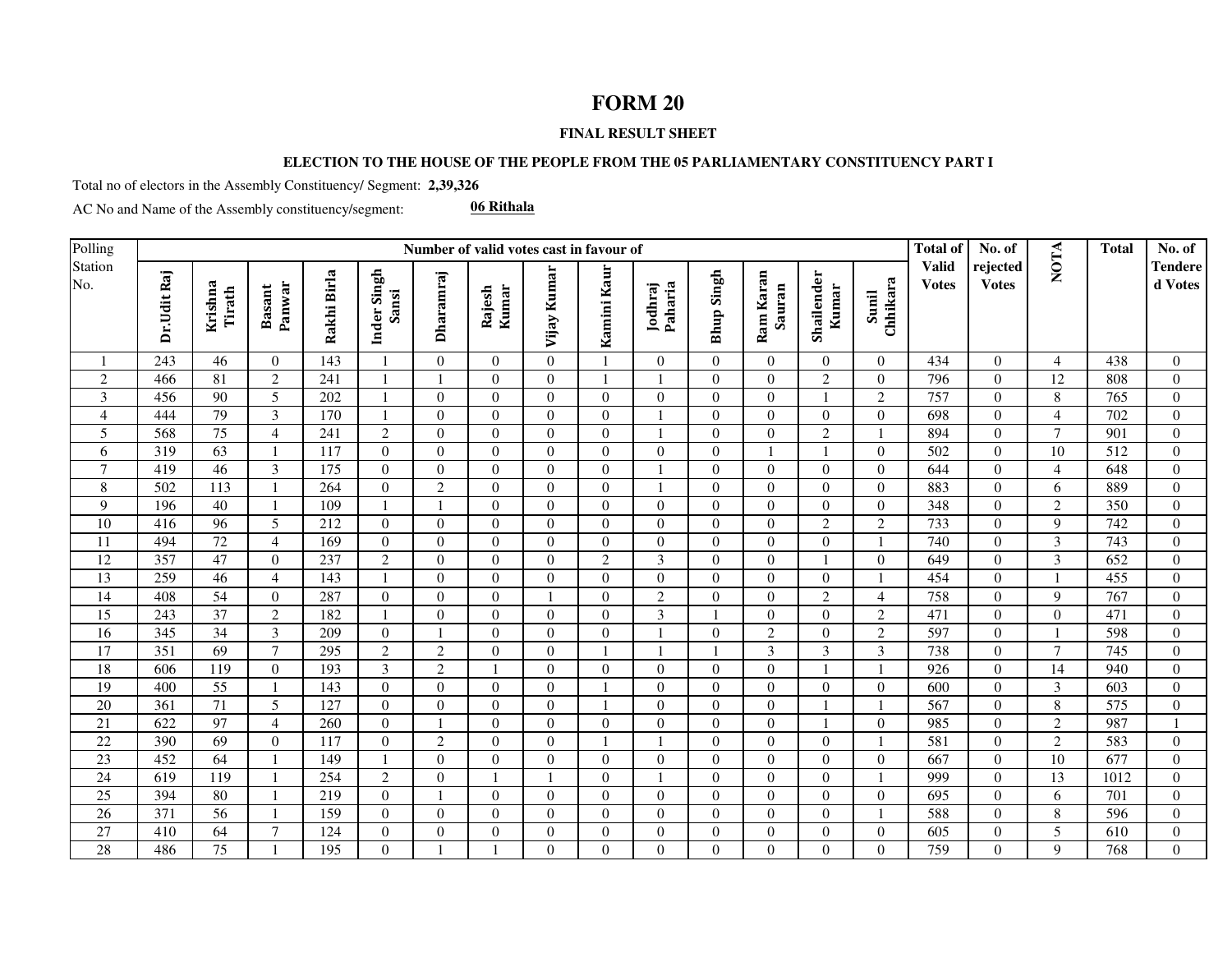| Polling         |                  | Number of valid votes cast in favour of |                         |                 |                      |                  |                  |                  |                  |                    |                  |                     |                     |                         |                              | No. of                   |                         | <b>Total</b>     | No. of             |
|-----------------|------------------|-----------------------------------------|-------------------------|-----------------|----------------------|------------------|------------------|------------------|------------------|--------------------|------------------|---------------------|---------------------|-------------------------|------------------------------|--------------------------|-------------------------|------------------|--------------------|
| Station<br>No.  | Dr.Udit Raj      | Krishna<br>Tirath                       | Panwar<br><b>Basant</b> | Rakhi Birla     | Inder Singh<br>Sansi | Dharamraj        | Kumar<br>Rajesh  | Vijay Kumar      | Kamini Kaur      | Paharia<br>Jodhraj | Bhup Singh       | Ram Karan<br>Sauran | Shailender<br>Kumar | Sunil<br>Chhikara       | <b>Valid</b><br><b>Votes</b> | rejected<br><b>Votes</b> | <b>NOTA</b>             |                  | Tendere<br>d Votes |
| 29              | 442              | 96                                      | 2                       | 189             | $\overline{0}$       | $\overline{0}$   | 1                | $\Omega$         | $\overline{0}$   | $\overline{0}$     | $\overline{0}$   | 2                   |                     | $\overline{0}$          | 733                          | $\overline{0}$           | $\overline{4}$          | 737              | $\overline{0}$     |
| $\overline{30}$ | 538              | 135                                     | $\mathfrak{Z}$          | 334             | 1                    | $\overline{0}$   | $\overline{0}$   | $\Omega$         | $\Omega$         | $\overline{0}$     | $\overline{0}$   | $\overline{0}$      | 2                   | $\theta$                | 1013                         | $\mathbf{0}$             | $\overline{2}$          | 1015             | $\mathbf{0}$       |
| $\overline{31}$ | 480              | 99                                      | $\overline{5}$          | 215             | $\boldsymbol{0}$     | $\mathbf{1}$     | $\boldsymbol{0}$ | $\overline{0}$   | $\overline{0}$   | $\mathbf{1}$       | $\boldsymbol{0}$ | $\overline{c}$      | $\boldsymbol{0}$    | $\overline{0}$          | 803                          | $\boldsymbol{0}$         | 5                       | 808              | $\boldsymbol{0}$   |
| 32              | 454              | 113                                     | 5                       | 230             | $\boldsymbol{0}$     | $\boldsymbol{0}$ | $\mathbf{1}$     | $\Omega$         | $\Omega$         | $\Omega$           | $\Omega$         | $\boldsymbol{0}$    |                     | $\overline{2}$          | 806                          | $\Omega$                 | 10                      | 816              | $\boldsymbol{0}$   |
| 33              | 368              | 91                                      | $\overline{4}$          | 203             | $\overline{0}$       | $\overline{0}$   | $\boldsymbol{0}$ | $\theta$         | $\theta$         | $\overline{0}$     | $\overline{0}$   | $\boldsymbol{0}$    | 2                   | $\overline{0}$          | 668                          | $\overline{0}$           | $\overline{\mathbf{3}}$ | 671              | $\overline{0}$     |
| 34              | 493              | 55                                      | $\overline{3}$          | 201             | $\overline{0}$       | $\overline{1}$   | $\overline{0}$   | $\Omega$         | $\Omega$         | $\Omega$           | $\boldsymbol{0}$ | $\overline{0}$      | $\Omega$            | $\Omega$                | 753                          | $\overline{0}$           | $\overline{4}$          | 757              | $\overline{0}$     |
| 35              | 588              | 123                                     |                         | 272             | $\mathbf{0}$         | $\boldsymbol{0}$ | $\boldsymbol{0}$ | $\Omega$         | $\boldsymbol{0}$ | $\overline{0}$     | $\mathbf{0}$     | $\boldsymbol{0}$    | $\mathbf{0}$        | $\mathbf{0}$            | 984                          | $\overline{0}$           | $\overline{7}$          | 991              | $\overline{0}$     |
| 36              | 499              | 57                                      | $\overline{1}$          | 142             | $\mathbf{0}$         | $\boldsymbol{0}$ | $\boldsymbol{0}$ | $\Omega$         | $\boldsymbol{0}$ | $\overline{0}$     | $\boldsymbol{0}$ | $\boldsymbol{0}$    |                     | $\mathbf{0}$            | 700                          | $\overline{0}$           | 9                       | 709              | $\mathbf{0}$       |
| 37              | 431              | 54                                      | -1                      | 143             | -1                   | $\boldsymbol{0}$ | $\mathbf{1}$     | $\overline{0}$   | $\theta$         | $\overline{0}$     |                  | $\boldsymbol{0}$    |                     | $\overline{0}$          | 633                          | $\mathbf{0}$             | $\tau$                  | 640              | $\mathbf{0}$       |
| 38              | 382              | 73                                      | $\overline{4}$          | 158             | $\Omega$             | $\boldsymbol{0}$ | $\boldsymbol{0}$ | $\Omega$         | $\Omega$         | $\Omega$           | $\boldsymbol{0}$ | $\boldsymbol{0}$    | $\Omega$            | $\Omega$                | 617                          | $\theta$                 | $\overline{c}$          | 619              | $\theta$           |
| 39              | 368              | 72                                      | $\overline{c}$          | 151             | $\overline{0}$       | $\overline{0}$   | $\boldsymbol{0}$ | $\theta$         | $\Omega$         | $\Omega$           | $\overline{0}$   | $\boldsymbol{0}$    |                     | $\theta$                | 594                          | $\overline{0}$           | 5                       | 599              | $\mathbf{0}$       |
| 40              | 433              | 69                                      | $\overline{1}$          | 215             | $\mathbf{1}$         | $\boldsymbol{0}$ | $\boldsymbol{0}$ | $\Omega$         | $\Omega$         | $\Omega$           | $\overline{0}$   | $\mathbf{0}$        |                     | $\Omega$                | 720                          | $\overline{0}$           | 10                      | 730              | $\mathbf{0}$       |
| 41              | 228              | 32                                      | $\overline{1}$          | 101             | $\mathbf{0}$         | $\boldsymbol{0}$ | $\boldsymbol{0}$ | $\Omega$         | $\theta$         | $\overline{0}$     | $\mathbf{0}$     | $\boldsymbol{0}$    | $\mathbf{0}$        | $\overline{0}$          | 362                          | $\overline{0}$           | $\mathbf{1}$            | 363              | $\mathbf{0}$       |
| 42              | 705              | 87                                      | 6                       | 201             | $\mathbf{0}$         | $\boldsymbol{0}$ | $\boldsymbol{0}$ | $\overline{0}$   | $\overline{0}$   | $\mathbf{1}$       | $\overline{0}$   | $\mathbf{0}$        |                     | $\overline{2}$          | 1003                         | $\boldsymbol{0}$         | 15                      | 1018             | $\boldsymbol{0}$   |
| 43              | 376              | 48                                      | $\mathbf{0}$            | 154             | 1                    | $\boldsymbol{0}$ | $\boldsymbol{0}$ | $\boldsymbol{0}$ | $\boldsymbol{0}$ | $\overline{1}$     | $\overline{0}$   | $\boldsymbol{0}$    |                     | $\mathbf{0}$            | 581                          | $\overline{0}$           | $\boldsymbol{7}$        | 588              | $\boldsymbol{0}$   |
| 44              | 374              | 39                                      | $\overline{0}$          | 110             | $\overline{0}$       | $\boldsymbol{0}$ | $\boldsymbol{0}$ | $\overline{0}$   | $\overline{0}$   | $\overline{0}$     |                  | $\boldsymbol{0}$    | $\mathbf{0}$        | $\overline{0}$          | 524                          | $\boldsymbol{0}$         | 5                       | 529              | $\mathbf{0}$       |
| 45              | 452              | 51                                      | $\theta$                | 143             | $\mathbf{1}$         | $\boldsymbol{0}$ | $\mathbf{0}$     | $\Omega$         | $\theta$         | $\Omega$           | $\mathbf{1}$     | $\mathbf{1}$        |                     | $\overline{0}$          | 650                          | $\overline{0}$           | $\tau$                  | 657              | $\overline{0}$     |
| 46              | 491              | $\overline{56}$                         | $\overline{4}$          | 165             | 1                    | $\overline{1}$   | $\mathbf{0}$     | $\Omega$         | -1               | $\theta$           | $\mathbf{0}$     | $\mathbf{0}$        | $\mathbf{0}$        | $\theta$                | 719                          | $\overline{0}$           | 8                       | $\overline{727}$ | $\mathbf{0}$       |
| 47              | 246              | 58                                      | $\theta$                | $\overline{93}$ | $\mathbf{0}$         | $\overline{0}$   | $\mathbf{0}$     | $\overline{1}$   | $\Omega$         | $\overline{1}$     | $\mathbf{0}$     | $\mathbf{0}$        | $\Omega$            | $\theta$                | 399                          | $\overline{0}$           | 6                       | 405              | $\overline{0}$     |
| 48              | 541              | 85                                      | $\overline{0}$          | 176             | $\overline{0}$       | $\overline{0}$   | $\boldsymbol{0}$ | $\overline{0}$   | -1               | $\overline{0}$     | $\boldsymbol{0}$ | $\boldsymbol{0}$    | $\overline{0}$      | $\overline{0}$          | 803                          | $\overline{0}$           | $\overline{4}$          | 807              | $\mathbf{0}$       |
| 49              | 581              | 84                                      | $\overline{4}$          | 208             | $\overline{0}$       | $\overline{0}$   | $\boldsymbol{0}$ | $\Omega$         | $\Omega$         | $\overline{0}$     | $\overline{0}$   | $\boldsymbol{0}$    | $\theta$            | $\theta$                | 877                          | $\overline{0}$           | 3                       | 880              | $\overline{0}$     |
| 50              | $\overline{519}$ | 89                                      | $\overline{4}$          | 156             | -1                   | $\boldsymbol{0}$ | $\mathbf{1}$     | $\overline{0}$   | $\overline{0}$   | $\overline{0}$     | $\boldsymbol{0}$ | $\boldsymbol{0}$    | $\overline{0}$      | $\overline{0}$          | 770                          | $\boldsymbol{0}$         | 11                      | 781              | $\boldsymbol{0}$   |
| 51              | 843              | 118                                     | $\overline{7}$          | 252             | $\mathbf{1}$         | $\boldsymbol{0}$ | $\mathbf{0}$     | $\Omega$         | $\Omega$         | $\Omega$           | $\theta$         | 1                   | $\Omega$            | 2                       | 1224                         | $\theta$                 | $\tau$                  | 1231             | $\mathbf{0}$       |
| 52              | 443              | 73                                      | $\overline{4}$          | 112             | $\overline{0}$       | $\overline{0}$   | $\overline{0}$   |                  | $\Omega$         | $\theta$           | $\overline{0}$   | $\overline{0}$      | $\mathbf{0}$        | $\overline{0}$          | 633                          | $\overline{0}$           | 6                       | 639              | $\overline{0}$     |
| 53              | 640              | 104                                     |                         | 243             |                      | $\mathbf{1}$     | $\boldsymbol{0}$ | $\Omega$         | $\Omega$         | $\theta$           | $\overline{2}$   | $\mathbf{1}$        | $\theta$            | $\overline{\mathbf{3}}$ | 996                          | $\overline{0}$           | $\overline{14}$         | 1010             | $\mathbf{0}$       |
| 54              | 585              | 106                                     | $\overline{5}$          | 153             | $\mathbf{0}$         | $\overline{1}$   | $\mathbf{1}$     | $\Omega$         | -1               | $\Omega$           | $\overline{0}$   | $\boldsymbol{0}$    | $\Omega$            | $\theta$                | 852                          | $\mathbf{0}$             | 11                      | 863              | $\mathbf{0}$       |
| 55              | 436              | $\overline{74}$                         | $\overline{1}$          | 177             | $\overline{2}$       | $\overline{0}$   | $\boldsymbol{0}$ | $\Omega$         | $\overline{0}$   | $\overline{1}$     | $\boldsymbol{0}$ | $\boldsymbol{0}$    | $\Omega$            | $\Omega$                | 691                          | $\overline{0}$           | $\overline{4}$          | 695              | $\overline{0}$     |
| 56              | 690              | 99                                      | $\mathfrak{Z}$          | 158             | $\mathbf{0}$         | $\overline{0}$   | $\boldsymbol{0}$ | $\overline{0}$   | $\overline{0}$   | $\overline{0}$     | $\boldsymbol{0}$ | $\boldsymbol{0}$    |                     |                         | 952                          | $\overline{0}$           | $\overline{11}$         | 963              | $\boldsymbol{0}$   |
| 57              | 340              | 60                                      | $\mathbf{0}$            | 126             | $\mathbf{0}$         | $\boldsymbol{0}$ | $\boldsymbol{0}$ | $\Omega$         | $\overline{0}$   | $\overline{0}$     | $\overline{0}$   | $\boldsymbol{0}$    | $\mathbf{0}$        | $\overline{1}$          | 527                          | $\overline{0}$           | 3                       | 530              | $\overline{0}$     |
| 58              | 517              | 60                                      | 5                       | 189             | $\overline{0}$       | $\boldsymbol{0}$ | $\mathbf{0}$     | $\Omega$         | $\theta$         | $\mathbf{1}$       | $\theta$         | $\mathbf{0}$        | $\theta$            | $\theta$                | 772                          | $\mathbf{0}$             | $\tau$                  | 779              | $\overline{0}$     |
| 59              | 280              | 64                                      | $\overline{4}$          | 153             | $\mathbf{0}$         | $\boldsymbol{0}$ | $\mathbf{0}$     | $\Omega$         | $\Omega$         | $\Omega$           | $\mathbf{0}$     | $\mathbf{0}$        | $\Omega$            | $\theta$                | 501                          | $\boldsymbol{0}$         | $\overline{4}$          | $\overline{505}$ | $\mathbf{0}$       |
| 60              | 508              | 43                                      | $\overline{1}$          | 138             | $\mathbf{0}$         | $\overline{0}$   | $\mathbf{1}$     | $\Omega$         | $\Omega$         | $\Omega$           | $\mathbf{1}$     | $\overline{0}$      | $\boldsymbol{0}$    | $\mathbf{0}$            | 692                          | $\overline{0}$           | 6                       | 698              | $\mathbf{0}$       |
| 61              | 337              | 39                                      | $\overline{4}$          | 97              | $\overline{0}$       | $\mathbf{1}$     | $\boldsymbol{0}$ | $\Omega$         | $\Omega$         | $\overline{0}$     | $\boldsymbol{0}$ | $\boldsymbol{0}$    | $\mathbf{0}$        | $\mathbf{0}$            | 478                          | $\overline{0}$           | 5                       | 483              | $\mathbf{0}$       |
| 62              | 480              | 65                                      | $\overline{1}$          | 163             | $\boldsymbol{0}$     | $\boldsymbol{0}$ | $\boldsymbol{0}$ | $\overline{1}$   | $\overline{0}$   | $\overline{0}$     | $\overline{0}$   | $\boldsymbol{0}$    | $\mathbf{0}$        | $\overline{0}$          | 710                          | $\overline{0}$           | $\overline{4}$          | 714              | $\mathbf{0}$       |
| 63              | 615              | 86                                      | 5                       | 209             | $\boldsymbol{0}$     | $\boldsymbol{0}$ | $\boldsymbol{0}$ | $\overline{0}$   | $\overline{0}$   | $\overline{0}$     | $\boldsymbol{0}$ | $\boldsymbol{0}$    |                     |                         | 917                          | $\boldsymbol{0}$         | 8                       | 925              | $\boldsymbol{0}$   |
| 64              | 523              | 87                                      | $\Omega$                | 147             | $\mathbf{1}$         | $\theta$         | $\mathbf{0}$     | $\Omega$         |                  | $\Omega$           | $\mathbf{0}$     | $\overline{0}$      | $\mathbf{0}$        |                         | 760                          | $\overline{0}$           | $\overline{5}$          | $\overline{765}$ | $\Omega$           |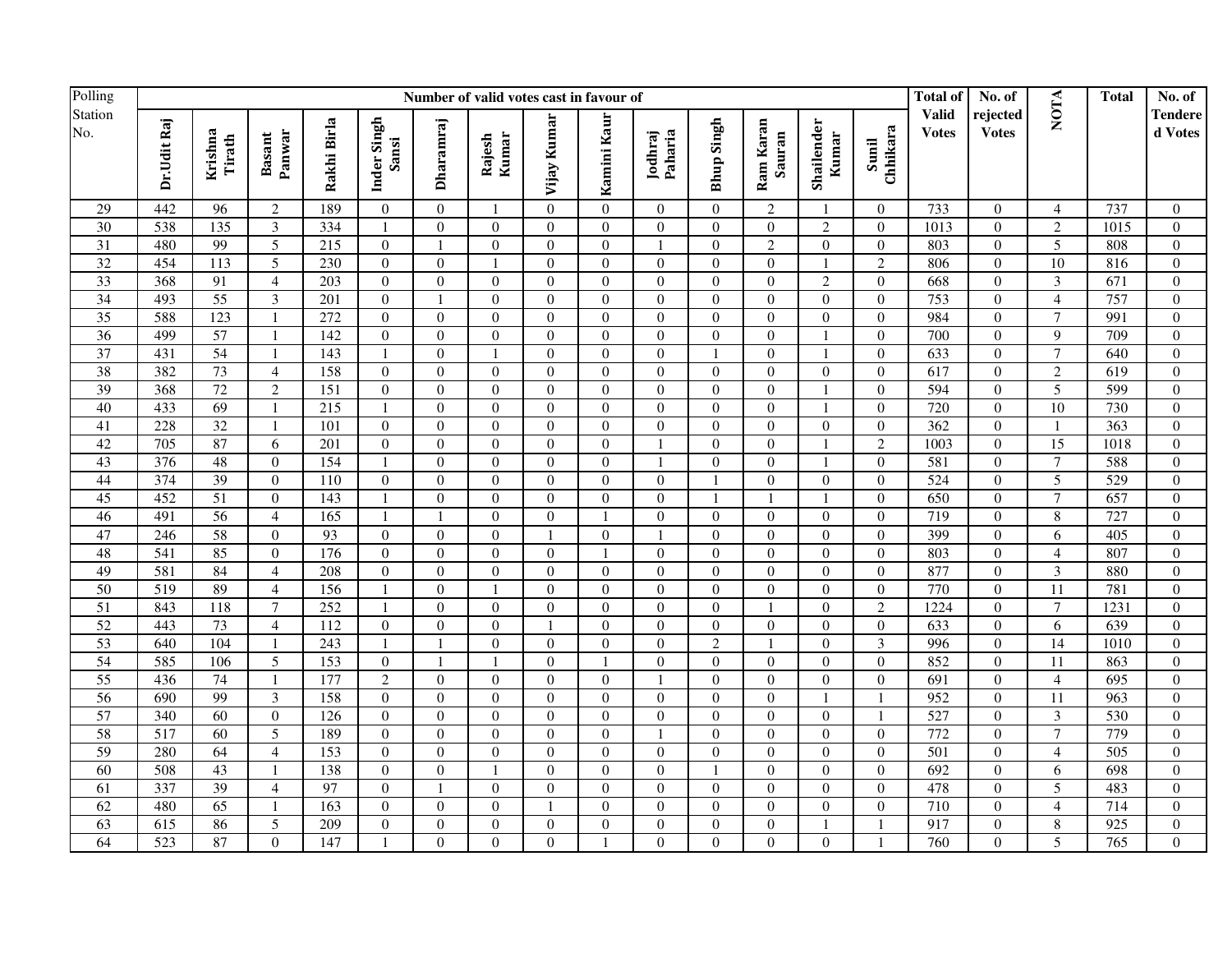| Polling              |                  |                   |                         |                 |                      |                          | Number of valid votes cast in favour of |                |                  |                    |                   |                     |                     |                   | <b>Total of</b>              | No. of                   |                         | <b>Total</b>     | No. of             |
|----------------------|------------------|-------------------|-------------------------|-----------------|----------------------|--------------------------|-----------------------------------------|----------------|------------------|--------------------|-------------------|---------------------|---------------------|-------------------|------------------------------|--------------------------|-------------------------|------------------|--------------------|
| Station<br>No.<br>65 | Dr.Udit Raj      | Krishna<br>Tirath | Panwar<br><b>Basant</b> | Rakhi Birla     | Inder Singh<br>Sansi | Dharamraj                | Rajesh<br>Kumar                         | Vijay Kumar    | Kamini Kaur      | Paharia<br>Jodhraj | <b>Bhup Singh</b> | Ram Karan<br>Sauran | Shailender<br>Kumar | Sunil<br>Chhikara | <b>Valid</b><br><b>Votes</b> | rejected<br><b>Votes</b> | <b>NOTA</b>             |                  | Tendere<br>d Votes |
|                      | 398              | 44                | -1                      | 79              | $\overline{0}$       |                          | $\overline{0}$                          | $\Omega$       | $\mathbf{0}$     | $\Omega$           | $\overline{0}$    | $\overline{0}$      |                     | $\overline{0}$    | 524                          | $\overline{0}$           | 3                       | 527              | $\overline{0}$     |
| 66                   | 452              | 48                | $\overline{1}$          | 116             | $\overline{0}$       | $\overline{0}$           | $\overline{0}$                          | $\Omega$       | $\Omega$         | $\Omega$           | $\mathbf{1}$      | $\overline{0}$      | $\overline{0}$      | $\overline{0}$    | 618                          | $\mathbf{0}$             | $\overline{10}$         | 628              | $\mathbf{0}$       |
| 67                   | 547              | 69                | $\overline{1}$          | 123             | $\boldsymbol{0}$     | $\boldsymbol{0}$         | $\boldsymbol{0}$                        | $\overline{0}$ | $\mathbf{0}$     | $\overline{0}$     | $\boldsymbol{0}$  | $\boldsymbol{0}$    |                     | $\overline{0}$    | 741                          | $\boldsymbol{0}$         | 6                       | 747              | $\boldsymbol{0}$   |
| 68                   | 494              | 92                | 6                       | 221             | $\mathbf{1}$         | $\boldsymbol{0}$         | $\boldsymbol{0}$                        | $\Omega$       | $\Omega$         | $\mathbf{1}$       | $\theta$          | $\boldsymbol{0}$    | $\Omega$            | $\Omega$          | 815                          | $\Omega$                 | $\overline{7}$          | 822              | $\boldsymbol{0}$   |
| 69                   | 254              | 77                | 9                       | 228             |                      | $\overline{0}$           | $\boldsymbol{0}$                        | $\theta$       | $\Omega$         | $\overline{0}$     | $\overline{0}$    | $\boldsymbol{0}$    | $\Omega$            | $\overline{2}$    | $\overline{571}$             | $\overline{0}$           | $\,8\,$                 | 579              | $\overline{0}$     |
| 70                   | 533              | $\overline{117}$  | 6                       | 269             | $\mathbf{0}$         |                          | $\mathbf{0}$                            |                | $\Omega$         | $\overline{2}$     |                   | $\overline{2}$      | 3                   | $\overline{2}$    | 937                          | $\overline{0}$           | $\overline{10}$         | 947              | $\overline{0}$     |
| 71                   | 313              | $\overline{37}$   | $\overline{1}$          | 123             | $\mathbf{1}$         | $\overline{0}$           | $\boldsymbol{0}$                        | $\mathbf{0}$   | $\Omega$         | $\mathbf{1}$       | $\boldsymbol{0}$  | $\boldsymbol{0}$    | $\mathbf{0}$        | $\overline{1}$    | 477                          | $\mathbf{0}$             | $\overline{7}$          | 484              | $\overline{0}$     |
| 72                   | 518              | 118               | $\overline{2}$          | 243             | $\boldsymbol{0}$     |                          | $\boldsymbol{0}$                        | $\Omega$       | $\overline{2}$   | $\boldsymbol{0}$   |                   | $\overline{2}$      |                     | $\boldsymbol{0}$  | 888                          | $\overline{0}$           | $\overline{\mathbf{4}}$ | 892              | $\mathbf{0}$       |
| 73                   | 241              | $70\,$            | 5                       | 158             | $\boldsymbol{0}$     | $\overline{\phantom{a}}$ | $\boldsymbol{0}$                        | $\overline{0}$ | $\mathbf{0}$     | $\mathbf{1}$       | $\overline{0}$    | $\mathbf{1}$        |                     |                   | 479                          | $\overline{0}$           | $\overline{7}$          | 486              | $\mathbf{0}$       |
| 74                   | 445              | 62                | $\overline{2}$          | 178             | $\mathbf{1}$         | $\boldsymbol{0}$         | $\boldsymbol{0}$                        | $\Omega$       | $\Omega$         | $\Omega$           | $\theta$          | $\mathbf{1}$        |                     | $\overline{4}$    | 694                          | $\Omega$                 | 8                       | 702              | $\theta$           |
| 75                   | 192              | $\overline{55}$   | 6                       | $\overline{96}$ | $\overline{0}$       | $\overline{0}$           | $\mathbf{0}$                            | $\theta$       | $\Omega$         | $\Omega$           | $\mathbf{1}$      | $\overline{2}$      | $\Omega$            | $\theta$          | 352                          | $\overline{0}$           | $\theta$                | 352              | $\overline{0}$     |
| 76                   | 414              | $\overline{51}$   | 5                       | 113             | $\boldsymbol{0}$     | $\boldsymbol{0}$         | $\mathbf{0}$                            | $\Omega$       | $\Omega$         | $\Omega$           | $\boldsymbol{0}$  | $\mathbf{0}$        | $\Omega$            | $\Omega$          | 583                          | $\overline{0}$           | $\overline{c}$          | 585              | $\mathbf{0}$       |
| 77                   | 178              | $\overline{50}$   | 5                       | 169             | $\mathbf{1}$         | $\boldsymbol{0}$         | $\mathbf{0}$                            | $\mathbf{0}$   | $\Omega$         | $\boldsymbol{0}$   | $\boldsymbol{0}$  | $\mathbf{0}$        | $\mathbf{0}$        | $\boldsymbol{0}$  | 403                          | $\mathbf{0}$             | $\overline{3}$          | 406              | $\mathbf{0}$       |
| 78                   | 428              | 71                | $\mathbf{0}$            | 194             | $\boldsymbol{0}$     |                          | $\mathbf{0}$                            | $\overline{0}$ | $\mathbf{0}$     | $\Omega$           | $\boldsymbol{0}$  | $\overline{0}$      |                     | $\overline{1}$    | 696                          | $\boldsymbol{0}$         | $\overline{4}$          | 700              | $\mathbf{0}$       |
| 79                   | 582              | $\overline{96}$   | $\overline{4}$          | 279             | $\boldsymbol{0}$     | $\boldsymbol{0}$         | $\boldsymbol{0}$                        | $\mathbf{1}$   | $\mathbf{0}$     | $\boldsymbol{0}$   | $\boldsymbol{0}$  | $\mathbf{1}$        |                     | $\mathbf{0}$      | 964                          | $\boldsymbol{0}$         | 5                       | 969              | $\boldsymbol{0}$   |
| 80                   | 507              | 151               | $8\,$                   | 388             | $\boldsymbol{0}$     | $\sqrt{2}$               | $\boldsymbol{0}$                        | $\overline{0}$ | $\mathbf{0}$     | $\boldsymbol{0}$   | $\boldsymbol{0}$  | $\boldsymbol{0}$    | $\overline{c}$      | $\overline{0}$    | 1058                         | $\boldsymbol{0}$         | 9                       | 1067             | $\mathbf{0}$       |
| 81                   | 500              | 87                | 2                       | 193             | $\mathbf{0}$         | $\mathbf{1}$             | $\mathbf{0}$                            | $\mathbf{1}$   | $\Omega$         | $\Omega$           | $\overline{2}$    | $\mathbf{0}$        |                     | $\theta$          | 787                          | $\overline{0}$           | 9                       | 796              | $\overline{0}$     |
| 82                   | 192              | $\overline{77}$   | $\overline{2}$          | $\overline{73}$ | $\boldsymbol{0}$     | $\boldsymbol{0}$         | $\mathbf{0}$                            | $\theta$       | $\Omega$         | $\Omega$           | $\mathbf{0}$      | $\mathbf{1}$        | $\overline{0}$      | $\theta$          | 345                          | $\overline{0}$           | $\overline{c}$          | 347              | $\mathbf{0}$       |
| 83                   | $\overline{519}$ | $\overline{90}$   | $\overline{4}$          | 199             | $\mathbf{0}$         | $\overline{0}$           | $\mathbf{0}$                            | $\Omega$       | $\Omega$         | $\Omega$           | $\boldsymbol{0}$  | $\mathbf{0}$        | $\Omega$            | $\Omega$          | 812                          | $\mathbf{0}$             | $\overline{c}$          | 814              | $\overline{0}$     |
| 84                   | 478              | 106               | $\overline{4}$          | 240             | $\boldsymbol{0}$     | $\boldsymbol{0}$         | $\boldsymbol{0}$                        | $\theta$       | $\Omega$         | $\mathbf{1}$       | $\boldsymbol{0}$  | $\mathbf{1}$        | $\overline{0}$      | $\mathbf{1}$      | 831                          | $\boldsymbol{0}$         | $\overline{7}$          | 838              | $\mathbf{0}$       |
| 85                   | 254              | $\overline{53}$   | 2                       | 131             | $\overline{0}$       | $\overline{0}$           | $\overline{0}$                          | $\Omega$       | $\Omega$         | $\Omega$           | $\overline{0}$    | $\mathbf{1}$        | $\Omega$            | $\overline{1}$    | 442                          | $\overline{0}$           | 4                       | 446              | $\overline{0}$     |
| 86                   | $\overline{516}$ | 94                | $\overline{1}$          | 182             | $\boldsymbol{0}$     | $\boldsymbol{0}$         | $\boldsymbol{0}$                        | $\overline{0}$ | $\mathbf{0}$     | $\boldsymbol{0}$   | $\overline{0}$    | $\boldsymbol{0}$    | $\overline{0}$      | $\overline{0}$    | 793                          | $\boldsymbol{0}$         | 9                       | 802              | $\boldsymbol{0}$   |
| 87                   | 483              | 63                | - 1                     | 175             | $\Omega$             | $\boldsymbol{0}$         | $\theta$                                |                |                  | $\Omega$           | $\theta$          | $\Omega$            |                     |                   | 726                          | $\Omega$                 | 3                       | 729              | $\mathbf{0}$       |
| 88                   | 364              | 89                | $\overline{3}$          | 185             | $\overline{0}$       | $\overline{2}$           | $\overline{0}$                          | $\Omega$       | $\Omega$         | $\mathbf{1}$       | $\overline{0}$    | $\overline{0}$      | $\overline{2}$      |                   | 647                          | $\overline{0}$           | $\overline{\mathbf{3}}$ | 650              | $\overline{0}$     |
| 89                   | 331              | 68                | $\overline{4}$          | 179             |                      |                          | $\overline{0}$                          | $\Omega$       | $\Omega$         | $\Omega$           | $\boldsymbol{0}$  | $\mathbf{0}$        | $\Omega$            | $\overline{1}$    | 585                          | $\overline{0}$           | $\tau$                  | 592              | $\mathbf{0}$       |
| 90                   | 363              | $\overline{79}$   | 9                       | 163             |                      |                          | $\mathbf{0}$                            | $\Omega$       | $\Omega$         | $\overline{2}$     | $\overline{0}$    | $\mathbf{0}$        | $\overline{0}$      | $\theta$          | 618                          | $\overline{0}$           | 5                       | 623              | $\mathbf{0}$       |
| 91                   | 354              | 64                | $\overline{2}$          | 206             | $\mathbf{0}$         | $\boldsymbol{0}$         | $\mathbf{0}$                            | $\Omega$       | $\Omega$         | $\mathbf{1}$       | $\boldsymbol{0}$  | $\mathbf{0}$        | $\overline{2}$      |                   | 630                          | $\overline{0}$           | $\overline{4}$          | 634              | $\overline{0}$     |
| 92                   | 541              | $\frac{126}{2}$   | $\overline{4}$          | 318             | $\boldsymbol{0}$     |                          | $\boldsymbol{0}$                        | $\overline{0}$ | $\mathbf{0}$     | $\overline{0}$     | $\boldsymbol{0}$  | $\boldsymbol{0}$    |                     | $\mathbf{1}$      | 992                          | $\overline{0}$           | $\overline{c}$          | 994              | $\mathbf{0}$       |
| 93                   | 586              | 85                | $\mathfrak{Z}$          | 175             | $\mathbf{0}$         | $\boldsymbol{0}$         | $\boldsymbol{0}$                        | $\Omega$       | $\mathbf{0}$     | $\boldsymbol{0}$   | $\overline{0}$    | $\boldsymbol{0}$    | $\mathbf{0}$        | $\overline{1}$    | 850                          | $\overline{0}$           | 5                       | 855              | $\overline{0}$     |
| 94                   | 398              | 58                | $\overline{1}$          | 120             | $\mathbf{0}$         | $\mathbf{1}$             | $\mathbf{0}$                            | $\theta$       | $\Omega$         | $\Omega$           | $\theta$          | $\mathbf{0}$        |                     | $\theta$          | 579                          | $\Omega$                 | 8                       | 587              | $\overline{0}$     |
| 95                   | 367              | $\overline{96}$   | $\theta$                | 218             | $\overline{2}$       | $\overline{1}$           | $\mathbf{0}$                            |                |                  | $\Omega$           | $\boldsymbol{0}$  | $\overline{1}$      | $\overline{2}$      | $\Omega$          | 689                          | $\boldsymbol{0}$         | $\overline{5}$          | 694              | $\mathbf{0}$       |
| 96                   | 343              | 99                | $\overline{4}$          | 219             | $\mathbf{0}$         | $\overline{0}$           | $\mathbf{0}$                            | $\theta$       | $\mathbf{0}$     | $\Omega$           | $\boldsymbol{0}$  | $\mathbf{0}$        | $\mathbf{0}$        | $\boldsymbol{0}$  | 665                          | $\overline{0}$           | 11                      | 676              | $\mathbf{0}$       |
| 97                   | 375              | 64                | 3                       | 139             | $\mathbf{1}$         | $\boldsymbol{0}$         | $\boldsymbol{0}$                        | $\mathbf{1}$   | $\boldsymbol{0}$ | $\Omega$           | $\boldsymbol{0}$  | $\mathbf{1}$        | $\overline{0}$      | $\overline{1}$    | 585                          | $\overline{0}$           | 3                       | 588              | $\mathbf{0}$       |
| 98                   | 282              | 66                | $\overline{4}$          | 115             | $\boldsymbol{0}$     | $\boldsymbol{0}$         | $\boldsymbol{0}$                        | $\mathbf{0}$   | $\overline{0}$   | $\boldsymbol{0}$   | $\overline{0}$    | $\boldsymbol{0}$    | $\mathbf{0}$        | $\overline{0}$    | 467                          | $\mathbf{0}$             | $\mathfrak{Z}$          | 470              | $\mathbf{0}$       |
| 99                   | 424              | 55                | $8\,$                   | 152             |                      | $\boldsymbol{0}$         | $\boldsymbol{0}$                        |                |                  | $\overline{0}$     | $\boldsymbol{0}$  | $\boldsymbol{0}$    | $\overline{0}$      | $\mathbf{1}$      | 643                          | $\boldsymbol{0}$         | $\overline{c}$          | 645              | $\boldsymbol{0}$   |
| 100                  | 254              | 54                | 2                       | 140             |                      | $\theta$                 | $\boldsymbol{0}$                        | $\theta$       | $\Omega$         | $\Omega$           | $\boldsymbol{0}$  | $\Omega$            | $\overline{0}$      | $\Omega$          | $\overline{451}$             | $\overline{0}$           | $\overline{10}$         | $\overline{461}$ | $\Omega$           |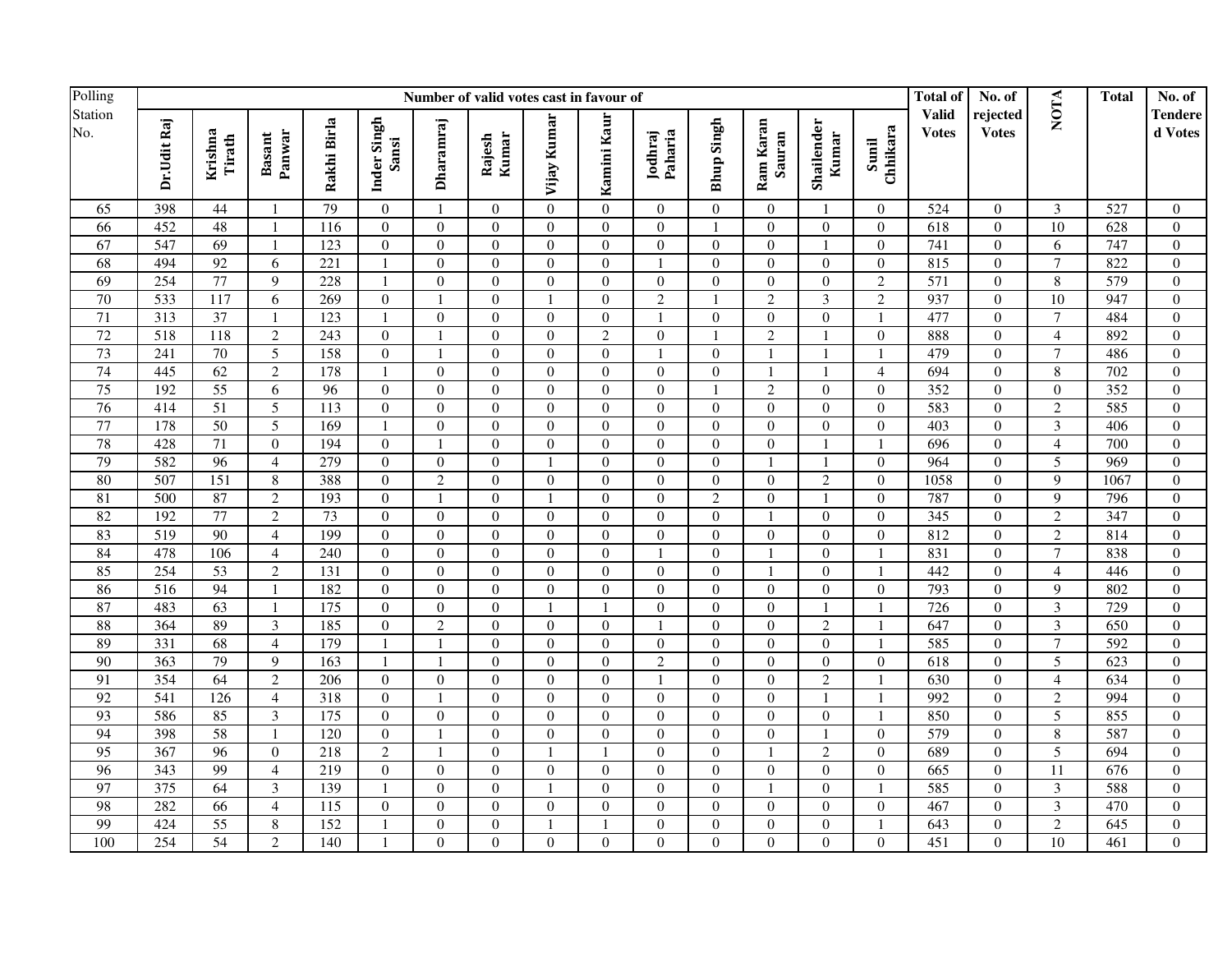| Polling        |             |                   |                         |             |                         |                  | Number of valid votes cast in favour of |                |                  |                    |                         |                         |                     |                   | Total of                     | No. of                   |                         | <b>Total</b> | No. of                    |
|----------------|-------------|-------------------|-------------------------|-------------|-------------------------|------------------|-----------------------------------------|----------------|------------------|--------------------|-------------------------|-------------------------|---------------------|-------------------|------------------------------|--------------------------|-------------------------|--------------|---------------------------|
| Station<br>No. | Dr.Udit Raj | Krishna<br>Tirath | Panwar<br><b>Basant</b> | Rakhi Birla | Inder Singh<br>Sansi    | Dharamraj        | Kumar<br>Rajesh                         | Vijay Kumar    | Kamini Kaur      | Jodhraj<br>Paharia | <b>Bhup Singh</b>       | Ram Karan<br>Sauran     | Shailender<br>Kumar | Sunil<br>Chhikara | <b>Valid</b><br><b>Votes</b> | rejected<br><b>Votes</b> | NOTA                    |              | <b>Tendere</b><br>d Votes |
| 101            | 396         | 70                | 2                       | 193         | $\overline{0}$          | $\mathbf{0}$     | $\overline{0}$                          | $\Omega$       | $\overline{0}$   | 2                  | $\overline{0}$          | $\overline{c}$          | $\Omega$            | $\overline{0}$    | 665                          | $\overline{0}$           | $\tau$                  | 672          | $\overline{0}$            |
| 102            | 481         | 99                | $\overline{7}$          | 251         | $\mathbf{0}$            | $\mathbf{1}$     | $\overline{0}$                          | $\Omega$       | $\Omega$         | $\overline{0}$     | $\boldsymbol{0}$        | $\mathbf{0}$            | $\Omega$            | $\theta$          | 839                          | $\overline{0}$           | 10                      | 849          | $\overline{0}$            |
| 103            | 343         | 73                | $\overline{7}$          | 137         | $\boldsymbol{0}$        | $\overline{0}$   | $\boldsymbol{0}$                        | $\overline{0}$ | $\Omega$         | $\overline{0}$     | $\boldsymbol{0}$        | $\boldsymbol{0}$        | $\overline{0}$      | $\boldsymbol{0}$  | 560                          | $\overline{0}$           | $\overline{5}$          | 565          | $\overline{0}$            |
| 104            | 452         | $\overline{63}$   | 12                      | 424         | 1                       | $\boldsymbol{0}$ | $\boldsymbol{0}$                        | $\overline{1}$ | $\overline{1}$   | $\mathfrak{Z}$     | $\boldsymbol{0}$        | $\mathbf{1}$            |                     | $\overline{1}$    | 960                          | $\overline{0}$           | $\mathbf{1}$            | 961          | $\mathbf{0}$              |
| 105            | 205         | 29                | 5                       | 137         | $\mathbf{1}$            | $\overline{2}$   | $\boldsymbol{0}$                        | $\overline{0}$ | $\Omega$         | $\boldsymbol{0}$   | $\mathbf{1}$            | $\mathbf{1}$            |                     | -1                | 383                          | $\overline{0}$           | $\overline{c}$          | 385          | $\mathbf{0}$              |
| 106            | 581         | 57                | 13                      | 361         | $\overline{3}$          | $\mathbf{1}$     | $\boldsymbol{0}$                        | $\Omega$       | $\Omega$         | $\Omega$           | $\boldsymbol{0}$        | $\overline{3}$          | $\mathfrak{2}$      | $\overline{2}$    | 1023                         | $\Omega$                 | 6                       | 1029         | $\boldsymbol{0}$          |
| 107            | 529         | 81                | $\overline{4}$          | 388         | $\overline{2}$          | $\blacksquare$   | $\overline{2}$                          | $\theta$       | $\Omega$         | $\overline{c}$     | $\overline{0}$          | $\boldsymbol{0}$        | $\overline{4}$      | $\overline{0}$    | 1013                         | $\overline{0}$           | $\overline{7}$          | 1020         | $\mathbf{0}$              |
| 108            | 356         | 63                | $\overline{1}$          | 256         | $\overline{2}$          | $\mathfrak{Z}$   | $\boldsymbol{0}$                        | $\theta$       | $\overline{1}$   | $\mathbf{1}$       | $\overline{c}$          | $\overline{3}$          | 3                   | $\overline{1}$    | 692                          | $\overline{0}$           | 6                       | 698          | $\theta$                  |
| 109            | 418         | 41                | 5                       | 312         | $\overline{4}$          | $\sqrt{2}$       | $\overline{1}$                          | $\theta$       | $\Omega$         | $\boldsymbol{0}$   | -1                      | $\overline{4}$          | $\overline{4}$      | $\overline{1}$    | 793                          | $\overline{0}$           | $\overline{\mathbf{3}}$ | 796          | $\mathbf{0}$              |
| 110            | 524         | 68                | 5                       | 351         | $\boldsymbol{0}$        | $\mathfrak{Z}$   | $\mathbf{1}$                            | $\theta$       | $\mathbf{0}$     | 3                  | $\overline{0}$          | $\mathbf{0}$            | $\overline{c}$      | $\overline{1}$    | 958                          | $\overline{0}$           | 8                       | 966          | $\mathbf{0}$              |
| 111            | 213         | $\overline{27}$   | $\overline{2}$          | 255         | $\overline{2}$          | $\overline{0}$   | $\mathbf{1}$                            | $\mathbf{0}$   | $\overline{2}$   | $\mathbf{1}$       | $\boldsymbol{0}$        | $\mathbf{1}$            | $\mathbf{0}$        | $\overline{1}$    | $\overline{505}$             | $\overline{0}$           | $\overline{c}$          | 507          | $\mathbf{0}$              |
| 112            | 233         | 33                | $\overline{2}$          | 317         | $\boldsymbol{0}$        | $\overline{1}$   | $\boldsymbol{0}$                        | $\theta$       | $\overline{2}$   | $\boldsymbol{0}$   | $\boldsymbol{0}$        | $\mathbf{1}$            | 5                   | $\overline{1}$    | 595                          | $\overline{0}$           | $\overline{4}$          | 599          | $\mathbf{0}$              |
| 113            | 273         | 31                | $\mathfrak{Z}$          | 239         | $\boldsymbol{0}$        | $\boldsymbol{0}$ | $\boldsymbol{0}$                        | $\overline{0}$ | $\overline{0}$   | $\mathbf{1}$       | $\boldsymbol{0}$        | $\boldsymbol{0}$        | $\boldsymbol{0}$    | $\boldsymbol{0}$  | 547                          | $\boldsymbol{0}$         | $\mathfrak{Z}$          | 550          | $\boldsymbol{0}$          |
| 114            | 290         | $\overline{25}$   | $\overline{4}$          | 225         | $\mathbf{0}$            | $\boldsymbol{0}$ | $\mathbf{0}$                            | $\theta$       | 2                | 3                  | $\overline{0}$          | $\sqrt{2}$              |                     | $\overline{2}$    | 554                          | $\overline{0}$           | $\overline{2}$          | 556          | $\boldsymbol{0}$          |
| 115            | 352         | 32                | 6                       | 364         | $\overline{4}$          | $\mathbf{1}$     | $\mathbf{0}$                            | $\mathbf{1}$   | $\overline{0}$   | $\overline{1}$     | $\mathbf{1}$            | $\overline{\mathbf{3}}$ | $\overline{3}$      | $\overline{1}$    | 769                          | $\boldsymbol{0}$         | 6                       | 775          | $\mathbf{0}$              |
| 116            | 323         | $\overline{34}$   | 5                       | 234         | $\overline{0}$          |                  | $\boldsymbol{0}$                        | $\overline{2}$ | $\Omega$         | $\overline{0}$     | $\boldsymbol{0}$        | $\boldsymbol{0}$        | $\overline{2}$      | $\boldsymbol{0}$  | 601                          | $\boldsymbol{0}$         | 6                       | 607          | $\overline{0}$            |
| 117            | 385         | 60                | $\overline{4}$          | 397         | 11                      | $\mathbf{1}$     | $\boldsymbol{0}$                        | $\Omega$       | $\Omega$         | $\sqrt{2}$         | $\overline{0}$          | $\overline{4}$          | $\tau$              | $\overline{2}$    | 873                          | $\mathbf{0}$             | 13                      | 886          | $\mathbf{0}$              |
| 118            | 212         | 45                | 3                       | 278         | $\boldsymbol{0}$        | $\overline{1}$   | $\boldsymbol{0}$                        | $\theta$       | $\mathbf{0}$     | $\overline{c}$     | $\mathbf{0}$            | $\mathbf{0}$            | 5                   | $\overline{1}$    | 547                          | $\boldsymbol{0}$         | $\overline{3}$          | 550          | $\mathbf{0}$              |
| 119            | 286         | $\overline{30}$   | $\overline{4}$          | 217         | $\overline{3}$          | $\boldsymbol{0}$ | $\mathbf{0}$                            | $\Omega$       | $\Omega$         | $\mathbf{1}$       | $\boldsymbol{0}$        | $\mathbf{0}$            | 5                   | $\overline{0}$    | 546                          | $\mathbf{0}$             | $\overline{4}$          | 550          | $\boldsymbol{0}$          |
| 120            | 381         | $\overline{35}$   | 6                       | 275         | $\boldsymbol{0}$        | $\overline{0}$   | $\mathbf{1}$                            | $\overline{0}$ |                  | $\overline{0}$     | $\boldsymbol{0}$        | $\mathbf{1}$            |                     | $\overline{1}$    | 702                          | $\boldsymbol{0}$         | 6                       | 708          | $\boldsymbol{0}$          |
| 121            | 171         | 28                | 6                       | 171         | $\mathbf{1}$            | $\blacksquare$   | $\overline{0}$                          | $\Omega$       | $\Omega$         | $\sqrt{2}$         |                         | $\overline{0}$          | $\Omega$            | $\theta$          | 381                          | $\overline{0}$           | $\overline{4}$          | 385          | $\Omega$                  |
| 122            | 197         | 35                | $\overline{2}$          | 196         | $\overline{\mathbf{3}}$ | $\overline{0}$   | $\overline{0}$                          | $\theta$       | $\Omega$         | $\overline{6}$     |                         | $\mathbf{1}$            |                     | $\Omega$          | 442                          | $\overline{0}$           | $\theta$                | 442          | $\overline{0}$            |
| 123            | 532         | 47                | 9                       | 376         | $\overline{0}$          | $\overline{0}$   | $\overline{0}$                          | $\mathbf{1}$   |                  | $\overline{2}$     | $\overline{\mathbf{3}}$ | $\overline{0}$          | 6                   |                   | 978                          | $\overline{0}$           | 9                       | 987          | $\overline{0}$            |
| 124            | 347         | 39                | $\overline{8}$          | 266         | $\overline{2}$          | $\overline{0}$   | $\overline{0}$                          | $\mathbf{1}$   | $\Omega$         | $\overline{2}$     | $\overline{0}$          | $\overline{0}$          | $\overline{2}$      | $\overline{2}$    | 669                          | $\overline{0}$           | $\mathbf{1}$            | 670          | $\overline{0}$            |
| 125            | 133         | 23                | $\mathfrak{Z}$          | 107         | $\boldsymbol{0}$        | $\mathbf{1}$     | $\overline{0}$                          | $\Omega$       | $\boldsymbol{0}$ | $\overline{0}$     | $\boldsymbol{0}$        | $\boldsymbol{0}$        | $\overline{c}$      | $\mathbf{1}$      | 270                          | $\overline{0}$           | $\mathbf{1}$            | 271          | $\mathbf{0}$              |
| 126            | 227         | $\overline{69}$   | $\,8\,$                 | 271         | $\mathbf{0}$            | $\boldsymbol{0}$ | $\overline{1}$                          |                | $\Omega$         | $\overline{2}$     | $\overline{0}$          | $\overline{2}$          | $\overline{3}$      |                   | 585                          | $\mathbf{0}$             | 5                       | 590          | $\mathbf{0}$              |
| 127            | 409         | 58                | $\overline{14}$         | 339         | $\mathbf{1}$            | $\boldsymbol{0}$ | $\boldsymbol{0}$                        | $\Omega$       | $\overline{2}$   | $\overline{2}$     | $\boldsymbol{0}$        | $\mathbf{1}$            | $\overline{5}$      | $\overline{2}$    | 833                          | $\overline{0}$           | 6                       | 839          | $\mathbf{0}$              |
| 128            | 409         | 49                | 10                      | 283         | $\overline{2}$          | $\boldsymbol{0}$ | $\mathbf{1}$                            | $\theta$       | $\Omega$         | $\overline{1}$     |                         | $\overline{2}$          | 2                   | $\mathfrak{Z}$    | 763                          | $\overline{0}$           | $\overline{4}$          | 767          | $\boldsymbol{0}$          |
| 129            | 288         | 32                | $\overline{15}$         | 294         | $\mathbf{0}$            | $\overline{1}$   | $\overline{0}$                          | $\Omega$       | $\Omega$         | 3                  | $\overline{0}$          | $\mathbf{1}$            |                     | $\theta$          | 635                          | $\overline{0}$           | $\overline{4}$          | 639          | $\theta$                  |
| 130            | 262         | 41                | 8                       | 275         | $\mathbf{0}$            | -1               | $\overline{1}$                          | $\theta$       |                  | $\mathbf{1}$       | $\Omega$                | $\mathbf{1}$            | $\Omega$            | $\theta$          | 591                          | $\mathbf{0}$             | 5                       | 596          | $\mathbf{0}$              |
| 131            | 276         | $\overline{34}$   | 13                      | 254         | $\boldsymbol{0}$        | $\mathfrak{Z}$   | $\mathbf{0}$                            | $\theta$       | $\boldsymbol{0}$ |                    |                         | $\boldsymbol{0}$        |                     | $\boldsymbol{0}$  | 583                          | $\boldsymbol{0}$         | $\overline{3}$          | 586          | $\mathbf{0}$              |
| 132            | 271         | 44                | 5                       | 278         | $\mathbf{1}$            | $\mathbf{1}$     | $\mathbf{0}$                            | $\theta$       | $\mathbf{0}$     | $\mathbf{1}$       | $\overline{2}$          | $\mathbf{1}$            | $\Omega$            | 2                 | 606                          | $\overline{0}$           | $\overline{3}$          | 609          | $\mathbf{0}$              |
| 133            | 374         | 139               | 12                      | 313         | 3                       | $\sqrt{2}$       | $\mathbf{1}$                            | $\mathbf{1}$   | $\boldsymbol{0}$ | $\mathbf{1}$       | 3                       | $\mathbf{1}$            |                     | $\mathbf{1}$      | 852                          | $\overline{0}$           | $\overline{4}$          | 856          | $\mathbf{0}$              |
| 134            | 225         | 128               | $\,8\,$                 | 289         | 1                       | $\boldsymbol{0}$ | $\mathfrak{Z}$                          | $\mathbf{1}$   | $\mathbf{0}$     | $\mathfrak{Z}$     | $\overline{0}$          | $\mathbf{1}$            |                     | $\overline{2}$    | 662                          | $\boldsymbol{0}$         | $\overline{4}$          | 666          | $\mathbf{0}$              |
| 135            | 204         | 123               | $\mathfrak{Z}$          | 227         | $\overline{c}$          | $\boldsymbol{0}$ | $\boldsymbol{0}$                        | $\mathbf{0}$   |                  | $\boldsymbol{0}$   | $\boldsymbol{0}$        | $\boldsymbol{0}$        |                     | $\overline{2}$    | 563                          | $\boldsymbol{0}$         | 3                       | 566          | $\boldsymbol{0}$          |
| 136            | 268         | 201               | $\overline{25}$         | 357         | $\overline{4}$          | $\overline{4}$   | $\boldsymbol{0}$                        | $\theta$       | $\Omega$         | $\overline{c}$     | $\overline{2}$          | $\mathbf{1}$            | $\tau$              | $\overline{2}$    | 873                          | $\overline{0}$           | $\overline{4}$          | 877          | $\Omega$                  |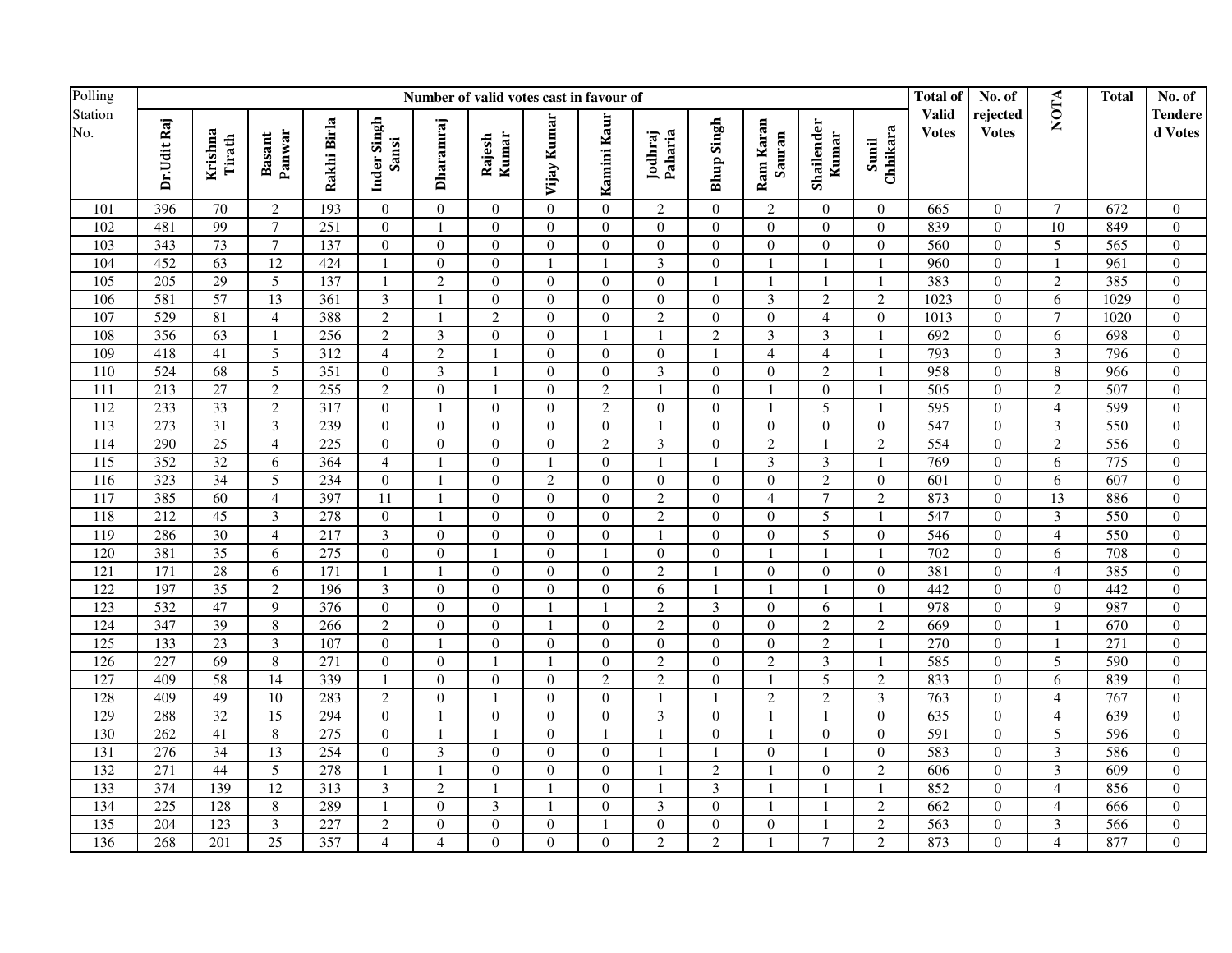| Polling          |                  | Number of valid votes cast in favour of |                         |                  |                      |                  |                  |                |                  |                    |                  |                     |                     |                   |                              | No. of                   |                          | <b>Total</b>     | No. of             |
|------------------|------------------|-----------------------------------------|-------------------------|------------------|----------------------|------------------|------------------|----------------|------------------|--------------------|------------------|---------------------|---------------------|-------------------|------------------------------|--------------------------|--------------------------|------------------|--------------------|
| Station<br>No.   | Dr.Udit Raj      | Krishna<br>Tirath                       | Panwar<br><b>Basant</b> | Rakhi Birla      | Inder Singh<br>Sansi | Dharamraj        | Kumar<br>Rajesh  | Vijay Kumar    | Kamini Kaur      | Paharia<br>Jodhraj | Bhup Singh       | Ram Karan<br>Sauran | Shailender<br>Kumar | Sunil<br>Chhikara | <b>Valid</b><br><b>Votes</b> | rejected<br><b>Votes</b> | <b>NOTA</b>              |                  | Tendere<br>d Votes |
| 137              | 259              | 158                                     | 9                       | 359              | $\overline{0}$       | $\mathbf{1}$     | $\overline{0}$   | $\Omega$       | $\overline{0}$   | $\overline{0}$     | $\overline{0}$   | -1                  | $\overline{c}$      | $\overline{0}$    | 789                          | $\overline{0}$           | 5                        | 794              | $\overline{0}$     |
| 138              | 220              | $\overline{23}$                         | 2                       | 193              | $\overline{0}$       | $\overline{0}$   | $\overline{0}$   | $\Omega$       | $\Omega$         | $\overline{2}$     | $\overline{0}$   | $\overline{0}$      | $\mathbf{0}$        | $\overline{1}$    | 441                          | $\mathbf{0}$             | $\overline{1}$           | 442              | $\mathbf{0}$       |
| 139              | 592              | 77                                      | 9                       | $\overline{345}$ | $\mathbf{1}$         | $\boldsymbol{0}$ | $\boldsymbol{0}$ | $\overline{0}$ | $\theta$         | $\mathbf{1}$       | $\boldsymbol{0}$ | $\mathbf{1}$        | $\overline{c}$      | $\overline{0}$    | 1028                         | $\boldsymbol{0}$         | 5                        | 1033             | $\boldsymbol{0}$   |
| 140              | 420              | 50                                      | $\tau$                  | 263              | $\boldsymbol{0}$     | $\boldsymbol{0}$ | $\boldsymbol{0}$ | $\Omega$       | $\Omega$         | $\Omega$           | $\Omega$         | $\boldsymbol{0}$    |                     | $\theta$          | 741                          | $\Omega$                 | 3                        | 744              | $\Omega$           |
| 141              | 373              | 50                                      | $\overline{2}$          | 204              | -1                   | $\overline{2}$   | $\boldsymbol{0}$ | $\theta$       | $\theta$         | $\overline{0}$     | $\overline{0}$   | $\boldsymbol{0}$    | $\overline{0}$      | $\theta$          | 632                          | $\overline{0}$           | $\overline{7}$           | 639              | $\overline{0}$     |
| 142              | $\overline{562}$ | 80                                      | $\overline{2}$          | 299              | $\mathbf{0}$         | $\boldsymbol{0}$ | $\mathbf{0}$     | $\Omega$       | $\Omega$         | $\theta$           |                  | $\overline{0}$      |                     |                   | 946                          | $\overline{0}$           | $\overline{5}$           | 951              | $\overline{0}$     |
| 143              | 446              | 59                                      | $\overline{1}$          | 237              | $\overline{2}$       | $\overline{2}$   | $\boldsymbol{0}$ | $\Omega$       | $\Omega$         | $\mathbf{1}$       | $\mathbf{0}$     | $\mathbf{1}$        |                     | $\mathfrak{Z}$    | 753                          | $\overline{0}$           | $\overline{\mathbf{3}}$  | 756              | $\overline{0}$     |
| 144              | 382              | 43                                      | $\overline{2}$          | 193              | $\mathbf{0}$         | $\boldsymbol{0}$ | $\boldsymbol{0}$ | $\Omega$       | $\boldsymbol{0}$ | $\overline{1}$     | $\boldsymbol{0}$ | $\mathbf{1}$        | $\overline{c}$      |                   | 625                          | $\overline{0}$           | 6                        | 631              | $\mathbf{0}$       |
| $\overline{145}$ | 273              | $\overline{27}$                         | $\mathbf{1}$            | 138              | $\boldsymbol{0}$     | $\boldsymbol{0}$ | $\boldsymbol{0}$ | $\overline{0}$ | $\theta$         | $\overline{0}$     |                  | $\boldsymbol{0}$    | $\mathbf{0}$        |                   | 441                          | $\mathbf{0}$             | 3                        | 444              | $\mathbf{0}$       |
| 146              | 395              | 56                                      | $\theta$                | 295              | $\boldsymbol{0}$     | $\mathbf{1}$     | $\mathbf{1}$     | $\Omega$       | $\Omega$         | $\Omega$           | $\Omega$         | 1                   | $\Omega$            | 3                 | 752                          | $\theta$                 | 3                        | 755              | $\theta$           |
| 147              | 475              | $\overline{57}$                         | $\overline{4}$          | 209              | $\mathbf{1}$         | $\mathbf{1}$     | $\mathbf{0}$     | $\Omega$       | -1               | $\Omega$           | $\mathbf{1}$     | $\mathbf{1}$        | $\Omega$            | $\theta$          | 750                          | $\overline{0}$           | 6                        | 756              | $\overline{0}$     |
| 148              | 483              | 69                                      | $\overline{4}$          | 299              | $\overline{3}$       | $\overline{c}$   | $\mathbf{0}$     | $\Omega$       | $\Omega$         | $\theta$           | $\boldsymbol{0}$ | $\mathbf{0}$        |                     | $\Omega$          | 861                          | $\overline{0}$           | $\overline{7}$           | 868              | $\mathbf{0}$       |
| 149              | 269              | 43                                      | $\overline{1}$          | 149              | $\mathbf{0}$         | $\overline{c}$   | $\boldsymbol{0}$ | $\Omega$       | $\theta$         | $\mathbf{1}$       | $\mathbf{1}$     | $\boldsymbol{0}$    | $\mathbf{0}$        | $\overline{0}$    | 466                          | $\boldsymbol{0}$         | $\mathbf{1}$             | 467              | $\mathbf{0}$       |
| 150              | 360              | $\overline{34}$                         | 10                      | 229              | $\overline{0}$       | $\boldsymbol{0}$ | $\boldsymbol{0}$ | $\overline{0}$ | $\overline{0}$   | $\overline{0}$     | $\mathbf{0}$     | $\mathbf{0}$        |                     |                   | 635                          | $\boldsymbol{0}$         | 9                        | 644              | $\boldsymbol{0}$   |
| 151              | 312              | 47                                      | $\overline{4}$          | 138              | $\boldsymbol{0}$     | $\boldsymbol{0}$ | $\boldsymbol{0}$ | $\Omega$       | $\boldsymbol{0}$ | $\overline{0}$     | $\boldsymbol{0}$ | $\boldsymbol{0}$    |                     | $\mathbf{0}$      | 502                          | $\boldsymbol{0}$         | $\overline{4}$           | 506              | $\boldsymbol{0}$   |
| 152              | 373              | $\overline{51}$                         | $\overline{0}$          | 170              | $\overline{0}$       | $\mathbf{1}$     | $\boldsymbol{0}$ | $\overline{0}$ | $\overline{0}$   | $\mathbf{1}$       | $\boldsymbol{0}$ | $\boldsymbol{0}$    | $\mathbf{0}$        | $\overline{1}$    | 597                          | $\boldsymbol{0}$         | $\overline{\mathcal{L}}$ | 601              | $\mathbf{0}$       |
| 153              | 361              | $\overline{37}$                         | $\overline{2}$          | 163              | $\overline{0}$       | $\overline{0}$   | $\mathbf{0}$     | $\overline{1}$ | $\theta$         | $\Omega$           | $\overline{0}$   | $\mathbf{0}$        | $\theta$            | $\overline{0}$    | 564                          | $\overline{0}$           | 3                        | 567              | $\theta$           |
| 154              | 335              | 39                                      | $\overline{1}$          | 149              | $\overline{2}$       | $\overline{c}$   | $\mathbf{0}$     | $\theta$       | $\Omega$         | $\overline{0}$     |                  | $\mathbf{0}$        | $\mathbf{0}$        | $\theta$          | 529                          | $\overline{0}$           | $\overline{4}$           | 533              | $\mathbf{0}$       |
| 155              | 544              | $\overline{77}$                         | $\overline{4}$          | 272              | 1                    | $\overline{0}$   | $\boldsymbol{0}$ | $\Omega$       | $\Omega$         | $\overline{2}$     | $\mathbf{0}$     | $\mathbf{1}$        | $\Omega$            | $\overline{1}$    | 902                          | $\overline{0}$           | 8                        | $\overline{910}$ | $\overline{0}$     |
| 156              | 493              | $\overline{82}$                         | $\overline{12}$         | 318              | $\boldsymbol{0}$     | $\mathbf{1}$     | $\mathbf{1}$     | $\Omega$       | $\overline{0}$   | $\overline{2}$     | $\boldsymbol{0}$ | $\boldsymbol{0}$    |                     | $\overline{0}$    | 910                          | $\overline{0}$           | 9                        | $\overline{919}$ | $\mathbf{0}$       |
| 157              | 534              | 89                                      | $\overline{c}$          | $\overline{300}$ | $\overline{3}$       | $\overline{0}$   | $\boldsymbol{0}$ | $\Omega$       | -1               | $\overline{1}$     | $\overline{0}$   | $\boldsymbol{0}$    |                     | $\theta$          | 931                          | $\overline{0}$           | $\overline{c}$           | 933              | $\overline{0}$     |
| 158              | 344              | $\overline{38}$                         | 6                       | 201              | $\boldsymbol{0}$     | $\overline{1}$   | $\boldsymbol{0}$ |                | $\overline{0}$   | $\overline{0}$     | $\boldsymbol{0}$ | $\mathbf{1}$        |                     | $\overline{0}$    | 593                          | $\boldsymbol{0}$         |                          | 594              | $\boldsymbol{0}$   |
| 159              | 284              | $\overline{31}$                         | 8                       | 205              | $\Omega$             | $\overline{1}$   | $\Omega$         |                |                  | $\overline{c}$     | $\theta$         | $\boldsymbol{0}$    |                     | $\Omega$          | 534                          | $\theta$                 |                          | 535              | $\mathbf{0}$       |
| 160              | 434              | 41                                      | $\overline{4}$          | 168              |                      | $\overline{0}$   | 1                | $\Omega$       | $\Omega$         | $\Omega$           | $\overline{0}$   | 1                   | $\mathbf{0}$        | $\Omega$          | 650                          | $\overline{0}$           |                          | 651              | $\overline{0}$     |
| 161              | 334              | 23                                      | $\overline{4}$          | 143              | $\mathbf{0}$         | $\overline{2}$   | $\boldsymbol{0}$ | $\Omega$       | $\Omega$         | $\Omega$           | $\mathbf{0}$     | $\boldsymbol{0}$    | $\overline{c}$      | $\theta$          | 508                          | $\overline{0}$           | $\overline{\mathcal{L}}$ | 512              | $\mathbf{0}$       |
| 162              | 324              | 67                                      | $\overline{4}$          | $\overline{200}$ | $\mathbf{0}$         | $\overline{0}$   | $\mathbf{1}$     | $\Omega$       | $\theta$         | $\Omega$           | -1               | $\boldsymbol{0}$    | $\overline{c}$      | $\overline{2}$    | $\overline{601}$             | $\mathbf{0}$             | $\overline{5}$           | 606              | $\mathbf{0}$       |
| 163              | 272              | 48                                      | $\overline{5}$          | 188              | $\mathbf{0}$         | $\overline{0}$   | $\mathbf{1}$     | $\Omega$       | $\Omega$         | $\overline{1}$     | $\mathbf{0}$     | $\boldsymbol{0}$    | $\overline{4}$      | $\overline{1}$    | $\overline{520}$             | $\boldsymbol{0}$         | $\overline{7}$           | 527              | $\overline{0}$     |
| 164              | 358              | 60                                      | $\overline{5}$          | 306              | $\overline{3}$       | $\overline{0}$   | $\boldsymbol{0}$ | $\overline{0}$ | $\overline{0}$   | $\overline{0}$     | $\boldsymbol{0}$ | $\boldsymbol{0}$    | $\overline{c}$      | $\overline{0}$    | 734                          | $\overline{0}$           | $\overline{4}$           | 738              | $\boldsymbol{0}$   |
| 165              | 426              | 65                                      | $\overline{2}$          | 276              | $\mathbf{1}$         | $\boldsymbol{0}$ | $\mathbf{1}$     | $\Omega$       | $\overline{0}$   | $\overline{1}$     | $\boldsymbol{0}$ | $\sqrt{2}$          | $\overline{c}$      | $\overline{0}$    | 776                          | $\overline{0}$           | $\overline{c}$           | 778              | $\overline{0}$     |
| 166              | 288              | 48                                      | $\overline{10}$         | 159              | $\overline{0}$       | $\boldsymbol{0}$ | $\mathbf{0}$     | $\theta$       | $\theta$         | -1                 | $\theta$         | $\mathbf{0}$        |                     | $\theta$          | 507                          | $\Omega$                 | $\overline{c}$           | 509              | $\overline{0}$     |
| 167              | 289              | 40                                      | 8                       | 187              | $\mathbf{1}$         | $\boldsymbol{0}$ | $\mathbf{0}$     | $\Omega$       | $\Omega$         |                    | $\mathbf{0}$     | $\mathbf{0}$        | $\overline{2}$      | $\Omega$          | 528                          | $\boldsymbol{0}$         | $\overline{4}$           | 532              | $\mathbf{0}$       |
| 168              | 347              | $\overline{55}$                         | $\overline{4}$          | 211              | $\mathbf{0}$         | $\mathbf{1}$     | $\overline{0}$   | $\Omega$       | $\Omega$         | $\overline{3}$     | $\boldsymbol{0}$ | $\overline{0}$      | $\boldsymbol{0}$    | $\overline{2}$    | $\overline{623}$             | $\overline{0}$           | $\overline{4}$           | 627              | $\overline{0}$     |
| 169              | 341              | 61                                      | 6                       | 291              | $\overline{0}$       | $\boldsymbol{0}$ | $\boldsymbol{0}$ | $\Omega$       | $\mathbf{1}$     | $\overline{c}$     |                  | $\boldsymbol{0}$    |                     | $\mathbf{0}$      | 704                          | $\overline{0}$           | 6                        | 710              | $\mathbf{0}$       |
| 170              | 213              | 51                                      | 5                       | 174              | $\overline{2}$       | $\boldsymbol{0}$ | $\boldsymbol{0}$ | $\overline{1}$ | $\overline{0}$   | $\overline{0}$     | $\overline{0}$   | $\boldsymbol{0}$    | 4                   | $\overline{0}$    | 450                          | $\boldsymbol{0}$         | 3                        | 453              | $\mathbf{0}$       |
| 171              | 393              | 76                                      | 6                       | 323              | $\boldsymbol{0}$     | $\overline{1}$   | $\boldsymbol{0}$ | $\overline{0}$ |                  | $\overline{0}$     | $\boldsymbol{0}$ | 1                   |                     | $\overline{0}$    | 802                          | $\boldsymbol{0}$         | 6                        | 808              | $\boldsymbol{0}$   |
| 172              | 260              | 42                                      | $\Omega$                | 170              | $\overline{0}$       | $\boldsymbol{0}$ | $\mathbf{0}$     | $\Omega$       | $\Omega$         | $\mathbf{1}$       |                  | $\overline{0}$      |                     | $\Omega$          | 475                          | $\overline{0}$           | $\overline{4}$           | 479              | $\Omega$           |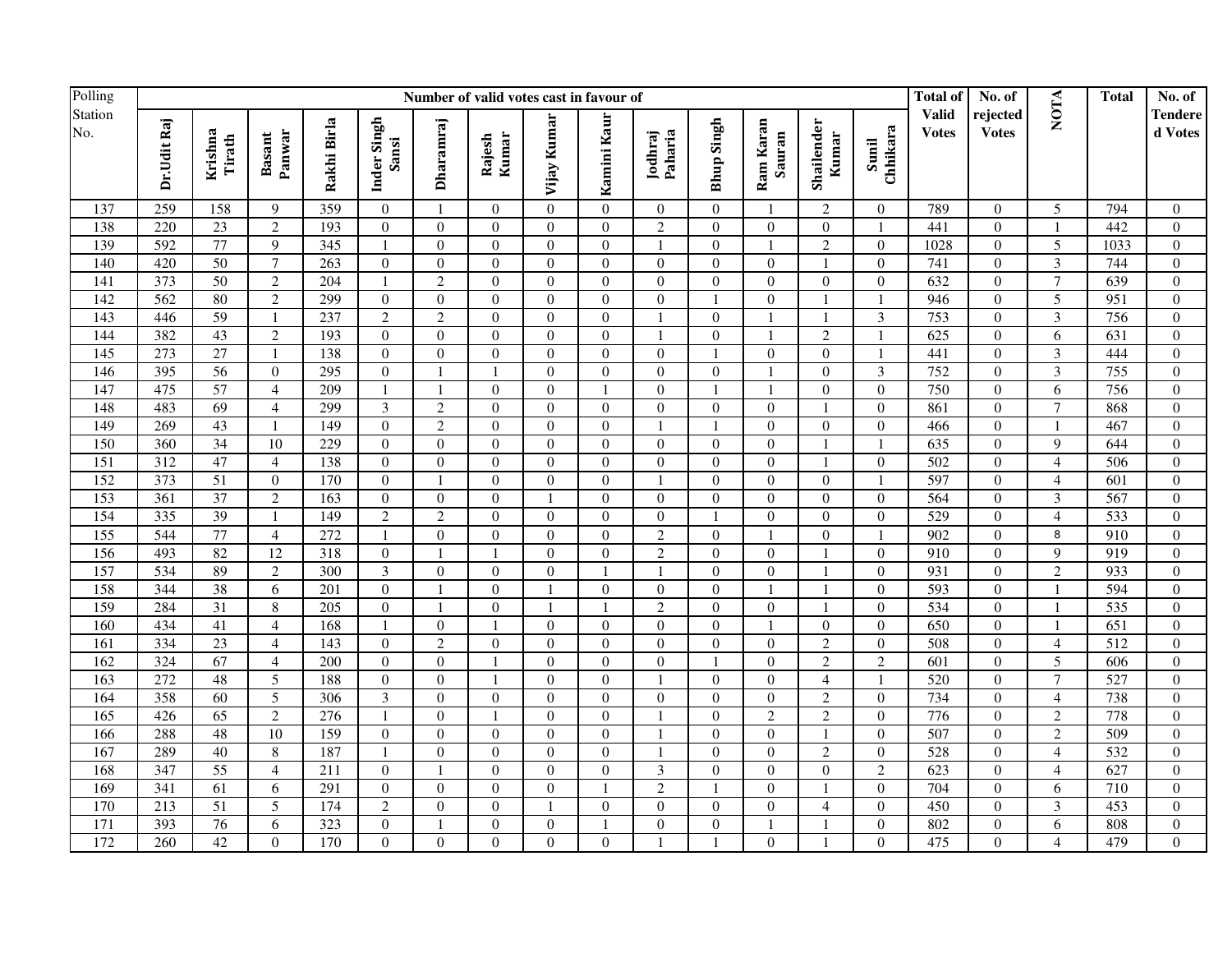| Polling               |                  | Number of valid votes cast in favour of |                         |                  |                      |                          |                  |                |                  |                    |                         |                     |                     |                   |                              | No. of                   |                          | <b>Total</b> | No. of                    |
|-----------------------|------------------|-----------------------------------------|-------------------------|------------------|----------------------|--------------------------|------------------|----------------|------------------|--------------------|-------------------------|---------------------|---------------------|-------------------|------------------------------|--------------------------|--------------------------|--------------|---------------------------|
| Station<br>No.<br>173 | Dr.Udit Raj      | Krishna<br>Tirath                       | Panwar<br><b>Basant</b> | Rakhi Birla      | Inder Singh<br>Sansi | Dharamraj                | Kumar<br>Rajesh  | Vijay Kumar    | Kamini Kaur      | Jodhraj<br>Paharia | <b>Bhup Singh</b>       | Ram Karan<br>Sauran | Shailender<br>Kumar | Sunil<br>Chhikara | <b>Valid</b><br><b>Votes</b> | rejected<br><b>Votes</b> | NOTA                     |              | <b>Tendere</b><br>d Votes |
|                       | 471              | 46                                      | 13                      | 344              | 3                    | 3                        | $\overline{0}$   | $\Omega$       | $\overline{0}$   |                    | $\overline{2}$          | $\overline{c}$      | $\overline{2}$      | $\overline{0}$    | 887                          | $\overline{0}$           | 3                        | 890          | $\overline{0}$            |
| 174                   | 415              | 80                                      | $\overline{4}$          | $\overline{316}$ | $\overline{2}$       | $\overline{0}$           | $\overline{0}$   | $\Omega$       | $\Omega$         | $\overline{1}$     | $\boldsymbol{0}$        | $\mathbf{1}$        |                     | $\overline{2}$    | 822                          | $\overline{0}$           | $\overline{6}$           | 828          | $\overline{0}$            |
| 175                   | 365              | 52                                      | $\,8\,$                 | 247              | $\boldsymbol{0}$     | $\overline{0}$           | $\boldsymbol{0}$ | $\overline{0}$ | $\boldsymbol{0}$ | $\overline{1}$     | $\boldsymbol{0}$        | $\sqrt{2}$          |                     | $\overline{1}$    | 677                          | $\overline{0}$           | $\overline{4}$           | 681          | $\overline{0}$            |
| 176                   | 264              | 134                                     | 6                       | 179              | $\mathbf{1}$         | $\boldsymbol{0}$         | $\boldsymbol{0}$ | $\overline{1}$ | $\overline{1}$   | $\overline{c}$     | $\boldsymbol{0}$        | $\sqrt{2}$          |                     | $\overline{2}$    | 593                          | $\overline{0}$           | 5                        | 598          | $\mathbf{0}$              |
| 177                   | 329              | 93                                      | 19                      | 325              | $\boldsymbol{0}$     | $\overline{2}$           | $\mathbf{1}$     | -1             | $\Omega$         | $\overline{c}$     |                         | $\mathbf{0}$        | $\overline{2}$      | 5                 | 780                          | $\overline{0}$           | $\overline{4}$           | 784          | $\mathbf{0}$              |
| 178                   | 298              | 167                                     | 14                      | 242              | $\overline{1}$       | $\mathbf{1}$             | $\boldsymbol{0}$ | 3              | $\Omega$         | 3                  |                         | $\overline{2}$      | 3                   | $\overline{1}$    | 736                          | $\Omega$                 | $\overline{c}$           | 738          | $\boldsymbol{0}$          |
| 179                   | 267              | 142                                     | $\theta$                | 151              | $\mathbf{1}$         | $\overline{4}$           | $\mathbf{0}$     | $\mathbf{1}$   | $\Omega$         | $\overline{c}$     | $\overline{1}$          | $\overline{0}$      | $\Omega$            | $\overline{0}$    | 569                          | $\overline{0}$           | 6                        | 575          | $\overline{0}$            |
| 180                   | $\overline{312}$ | 152                                     | $\overline{7}$          | 240              | $\boldsymbol{0}$     | $\overline{1}$           | $\overline{2}$   | $\Omega$       | $\Omega$         | $\overline{c}$     | $\overline{c}$          | $\overline{4}$      | $\overline{2}$      | $\overline{2}$    | 726                          | $\overline{0}$           | 8                        | 734          | $\Omega$                  |
| 181                   | 339              | 78                                      | 6                       | 311              | $\mathbf{1}$         | $\overline{2}$           | $\mathbf{0}$     | $\theta$       | $\Omega$         | $\overline{3}$     | $\overline{0}$          | $\mathbf{0}$        | $\overline{0}$      | $\overline{1}$    | 741                          | $\mathbf{0}$             | $\overline{\mathbf{3}}$  | 744          | $\mathbf{0}$              |
| 182                   | 210              | 89                                      | 9                       | 184              | $\boldsymbol{0}$     |                          | $\mathbf{0}$     |                | $\mathbf{0}$     | $\mathbf{1}$       |                         | $\mathbf{0}$        | $\overline{c}$      | 3                 | 501                          | $\overline{0}$           | $\overline{7}$           | 508          | $\mathbf{0}$              |
| 183                   | 204              | 59                                      | 6                       | 179              | $\mathbf{0}$         | $\mathbf{1}$             | $\boldsymbol{0}$ | $\mathbf{0}$   | $\mathbf{0}$     | $\boldsymbol{0}$   | $\boldsymbol{0}$        | $\boldsymbol{0}$    | $\mathfrak{Z}$      | $\mathbf{0}$      | 452                          | $\overline{0}$           | $\overline{3}$           | 455          | $\mathbf{0}$              |
| 184                   | 273              | 81                                      | $\overline{1}$          | 231              | $\overline{c}$       | $\sqrt{2}$               | $\mathbf{1}$     |                | $\mathbf{0}$     | 3                  | $\boldsymbol{0}$        | $\mathbf{1}$        |                     | $\overline{2}$    | 599                          | $\overline{0}$           | 3                        | 602          | $\overline{0}$            |
| 185                   | 233              | 68                                      | 21                      | 257              | $\mathfrak{Z}$       | $\overline{1}$           | $\boldsymbol{0}$ | $\mathbf{0}$   | $\overline{2}$   | $\boldsymbol{0}$   | $\overline{0}$          | $\mathbf{1}$        | $\mathfrak{2}$      | $\boldsymbol{0}$  | 588                          | $\boldsymbol{0}$         | $\overline{3}$           | 591          | $\boldsymbol{0}$          |
| 186                   | 150              | $\overline{25}$                         | 2                       | 84               | $\mathbf{1}$         | $\boldsymbol{0}$         | $\mathbf{1}$     | $\theta$       | $\Omega$         | $\Omega$           | $\overline{0}$          | $\mathbf{0}$        | $\overline{0}$      | $\theta$          | 263                          | $\overline{0}$           | $\theta$                 | 263          | $\overline{0}$            |
| 187                   | 449              | 92                                      | $\overline{3}$          | 303              | $\mathbf{1}$         | $\overline{0}$           | $\mathbf{0}$     | $\Omega$       | $\Omega$         | 6                  | $\overline{2}$          | $\overline{4}$      | $\overline{3}$      | $\overline{2}$    | 865                          | $\overline{0}$           | $\overline{7}$           | 872          | $\overline{0}$            |
| 188                   | 349              | $\overline{56}$                         | $\overline{2}$          | 238              | $\overline{0}$       | $\boldsymbol{0}$         | $\mathbf{1}$     | $\Omega$       |                  | $\mathbf{1}$       |                         | $\mathbf{1}$        | $\overline{0}$      | $\boldsymbol{0}$  | 650                          | $\boldsymbol{0}$         | $\overline{4}$           | 654          | $\mathbf{0}$              |
| 189                   | 298              | 40                                      | $\overline{39}$         | 252              | $\mathbf{0}$         | $\overline{2}$           | $\overline{3}$   | $\Omega$       | $\Omega$         | $\boldsymbol{0}$   | $\overline{0}$          | $\sqrt{2}$          |                     | $\overline{1}$    | 638                          | $\mathbf{0}$             | 5                        | 643          | $\mathbf{0}$              |
| 190                   | 203              | $\overline{56}$                         | $\overline{2}$          | 208              | $\boldsymbol{0}$     | $\boldsymbol{0}$         | $\boldsymbol{0}$ | $\overline{0}$ |                  | $\mathbf{1}$       | $\boldsymbol{0}$        | $\overline{2}$      |                     | 3                 | 477                          | $\boldsymbol{0}$         | $\overline{3}$           | 480          | $\mathbf{0}$              |
| 191                   | 304              | $\overline{56}$                         | 9                       | 201              | $\mathbf{0}$         | $\boldsymbol{0}$         | $\mathbf{0}$     | $\theta$       | $\Omega$         | $\overline{c}$     | $\boldsymbol{0}$        | $\mathbf{0}$        | $\overline{3}$      | $\Omega$          | $\overline{575}$             | $\mathbf{0}$             | $\overline{4}$           | 579          | $\mathbf{0}$              |
| 192                   | 451              | 109                                     | $\overline{4}$          | 292              | $\boldsymbol{0}$     |                          | $\mathbf{1}$     |                | $\mathbf{0}$     | $\overline{c}$     | $\overline{2}$          | $\overline{2}$      | $\boldsymbol{0}$    | $\boldsymbol{0}$  | 865                          | $\boldsymbol{0}$         | 6                        | 871          | $\boldsymbol{0}$          |
| 193                   | 369              | 105                                     | $\tau$                  | 265              | $\mathbf{1}$         | $\mathfrak{Z}$           | $\overline{0}$   |                |                  | $\Omega$           | $\Omega$                | $\overline{0}$      | $\overline{2}$      | $\Omega$          | 754                          | $\overline{0}$           | 3                        | 757          | $\Omega$                  |
| 194                   | 185              | 57                                      | 10                      | 160              | $\overline{0}$       |                          | $\overline{0}$   | $\theta$       | $\overline{2}$   | $\Omega$           | $\overline{\mathbf{3}}$ | $\overline{0}$      | $\Omega$            |                   | 419                          | $\overline{0}$           | $\mathbf{1}$             | 420          | $\overline{0}$            |
| 195                   | 266              | 55                                      | 6                       | 211              |                      |                          | $\overline{0}$   | $\Omega$       |                  | $\overline{2}$     | $\overline{0}$          | $\overline{2}$      |                     | $\overline{4}$    | 550                          | $\overline{0}$           | $\overline{2}$           | 552          | $\overline{0}$            |
| 196                   | 236              | 47                                      | $\overline{3}$          | 164              | $\overline{2}$       | $\overline{2}$           | $\overline{0}$   | $\Omega$       | $\Omega$         | $\overline{1}$     |                         | $\mathbf{1}$        |                     | $\boldsymbol{0}$  | 458                          | $\overline{0}$           | $\mathbf{1}$             | 459          | $\overline{0}$            |
| 197                   | 277              | 65                                      | 19                      | 302              | $\mathbf{1}$         | $\mathbf{1}$             | $\overline{0}$   | $\Omega$       | $\boldsymbol{0}$ | $\mathfrak{Z}$     | $\boldsymbol{0}$        | $\mathbf{1}$        |                     | $\overline{1}$    | 671                          | $\overline{0}$           | $\overline{\mathcal{L}}$ | 675          | $\overline{0}$            |
| 198                   | 334              | 42                                      | $\overline{5}$          | 271              | $\boldsymbol{0}$     | $\boldsymbol{0}$         | $\boldsymbol{0}$ | $\overline{0}$ |                  | $\mathbf{1}$       | $\overline{0}$          | $\boldsymbol{0}$    |                     | $\theta$          | 655                          | $\mathbf{0}$             | 6                        | 661          | $\mathbf{0}$              |
| 199                   | $\overline{304}$ | $\overline{69}$                         | 19                      | 262              | $\mathbf{0}$         | $\boldsymbol{0}$         | $\mathbf{1}$     | $\mathbf{1}$   | $\mathbf{0}$     | $\boldsymbol{0}$   | $\overline{0}$          | $\overline{1}$      | 5                   | $\overline{2}$    | 664                          | $\mathbf{0}$             | 3                        | 667          | $\mathbf{0}$              |
| 200                   | 395              | 80                                      | 13                      | 341              | $\mathbf{1}$         | $\boldsymbol{0}$         | $\mathbf{1}$     | $\mathbf{1}$   | $\Omega$         | $\overline{4}$     | $\boldsymbol{0}$        | $\mathbf{1}$        | 5                   | $\overline{2}$    | 844                          | $\overline{0}$           | $\overline{7}$           | 851          | $\boldsymbol{0}$          |
| 201                   | 420              | 56                                      | $\overline{31}$         | 320              | $\mathfrak{Z}$       | $\boldsymbol{0}$         | $\overline{0}$   | $\Omega$       | $\Omega$         | $\overline{c}$     | $\sqrt{2}$              | $\sqrt{2}$          | 3                   | $\overline{0}$    | 839                          | $\overline{0}$           | 3                        | 842          | $\theta$                  |
| 202                   | 144              | $\overline{34}$                         | $\overline{4}$          | 281              | $\boldsymbol{0}$     | $\overline{\phantom{a}}$ | $\mathbf{0}$     | $\theta$       | $\Omega$         | $\boldsymbol{0}$   | $\mathbf{1}$            | $\overline{0}$      | 6                   | $\overline{3}$    | 474                          | $\mathbf{0}$             | $\mathbf{1}$             | 475          | $\mathbf{0}$              |
| 203                   | 567              | 104                                     | $\overline{15}$         | 293              | $\boldsymbol{0}$     | $\boldsymbol{0}$         | $\mathbf{0}$     |                | $\boldsymbol{0}$ | $\overline{c}$     |                         | $\mathbf{0}$        | $\overline{c}$      | $\boldsymbol{0}$  | 985                          | $\boldsymbol{0}$         | 8                        | 993          | $\mathbf{0}$              |
| 204                   | $\overline{171}$ | $\overline{35}$                         | $\overline{7}$          | $\overline{70}$  | $\mathbf{0}$         | $\overline{0}$           | $\mathbf{0}$     | $\theta$       | $\mathbf{0}$     | $\overline{1}$     | $\overline{1}$          | $\overline{2}$      | $\mathbf{0}$        | $\boldsymbol{0}$  | 287                          | $\overline{0}$           | $\overline{c}$           | 289          | $\overline{0}$            |
| 205                   | 329              | 38                                      | 9                       | 183              | $\boldsymbol{0}$     |                          | $\mathbf{1}$     | $\theta$       | $\boldsymbol{0}$ | $\boldsymbol{0}$   | $\boldsymbol{0}$        | $\boldsymbol{0}$    | $\overline{0}$      | $\boldsymbol{0}$  | 561                          | $\overline{0}$           | 3                        | 564          | $\mathbf{0}$              |
| 206                   | 279              | 73                                      | 12                      | 205              | 1                    | $\boldsymbol{0}$         | $\boldsymbol{0}$ | $\mathbf{1}$   | $\mathbf{0}$     | $\mathbf{1}$       | $\overline{0}$          | $\boldsymbol{0}$    | $\mathbf{0}$        | $\overline{0}$    | 572                          | $\boldsymbol{0}$         | 6                        | 578          | $\mathbf{0}$              |
| 207                   | 485              | 68                                      | $\overline{2}$          | 210              | 1                    |                          | $\boldsymbol{0}$ | $\overline{2}$ | $\mathbf{0}$     |                    | $\boldsymbol{0}$        | $\boldsymbol{0}$    | $\overline{c}$      | $\overline{0}$    | 772                          | $\boldsymbol{0}$         | $\overline{7}$           | 779          | $\boldsymbol{0}$          |
| 208                   | 143              | 115                                     | $\overline{1}$          | 204              | $\mathbf{0}$         |                          | $\boldsymbol{0}$ | $\theta$       | $\Omega$         | 3                  | $\overline{2}$          | $\Omega$            | $\overline{4}$      | $\Omega$          | 473                          | $\overline{0}$           | $\overline{4}$           | 477          | $\Omega$                  |